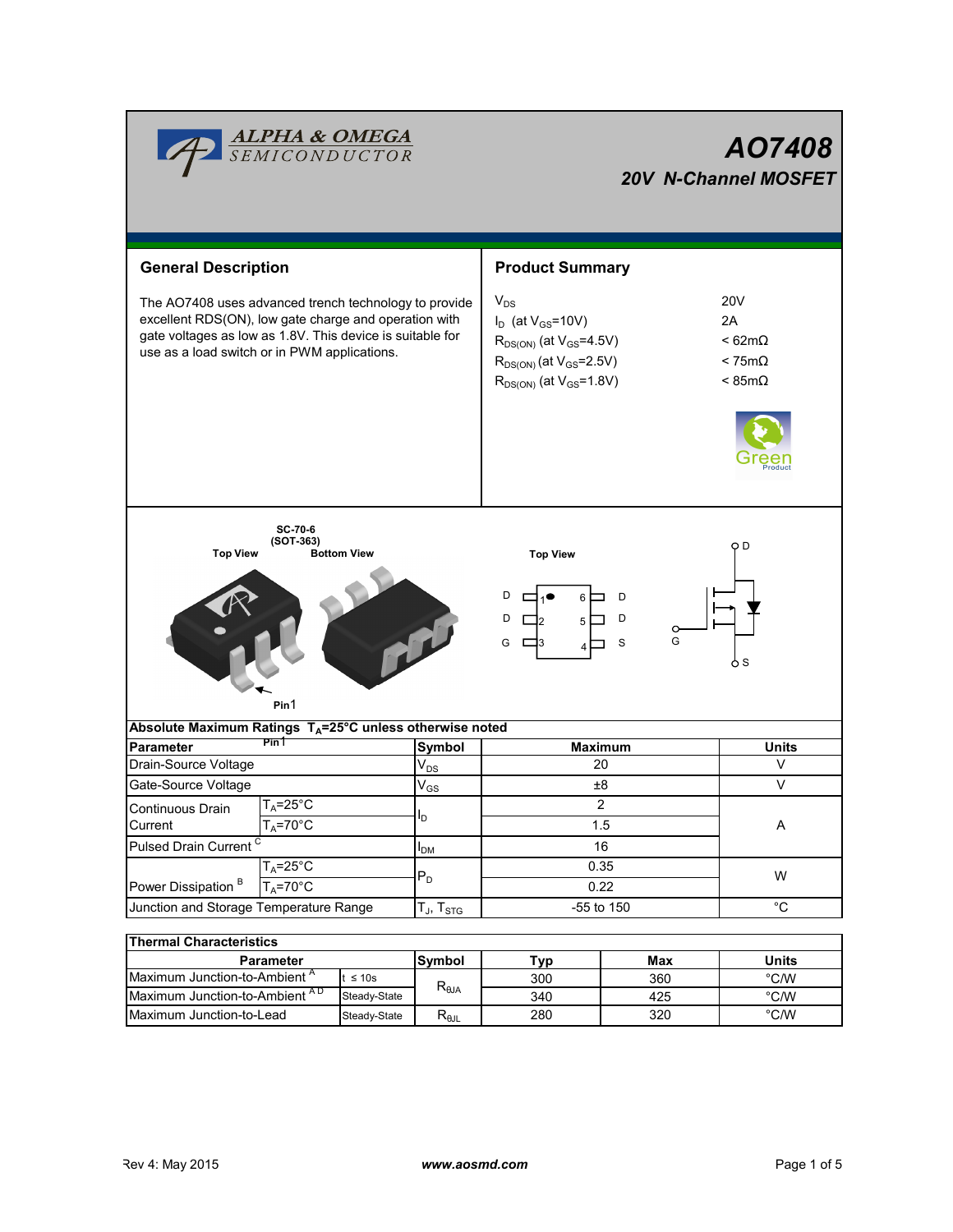## **Electrical Characteristics (TJ=25°C unless otherwise noted)**

| <b>Symbol</b>                          | <b>Parameter</b>                      | <b>Conditions</b>                                                                        |                    | Min | <b>Typ</b> | Max            | <b>Units</b> |  |  |  |  |
|----------------------------------------|---------------------------------------|------------------------------------------------------------------------------------------|--------------------|-----|------------|----------------|--------------|--|--|--|--|
| <b>STATIC PARAMETERS</b>               |                                       |                                                                                          |                    |     |            |                |              |  |  |  |  |
| BV <sub>DSS</sub>                      | Drain-Source Breakdown Voltage        | $I_D = 250 \mu A$ , $V_{GS} = 0V$                                                        |                    | 20  |            |                | $\vee$       |  |  |  |  |
| $I_{DSS}$                              | Zero Gate Voltage Drain Current       | $V_{DS}$ =20V, V $_{GS}$ =0V                                                             |                    |     |            | 1              | μA           |  |  |  |  |
|                                        |                                       | $T_{\rm J}$ =55°C                                                                        |                    |     |            | 5              |              |  |  |  |  |
| $I_{GSS}$                              | Gate-Body leakage current             | $V_{DS} = 0V$ , $V_{GS} = \pm 8V$                                                        |                    |     |            | ±100           | nA           |  |  |  |  |
| $V_{GS(th)}$                           | Gate Threshold Voltage                | $V_{DS} = V_{GS} I_D = 250 \mu A$                                                        |                    | 0.4 | 0.7        | 1              | $\vee$       |  |  |  |  |
| $I_{D(ON)}$                            | On state drain current                | $V_{GS}$ =4.5V, $V_{DS}$ =5V                                                             |                    | 16  |            |                | A            |  |  |  |  |
| $R_{DS(ON)}$                           | Static Drain-Source On-Resistance     | $V_{GS}$ =4.5V, I <sub>D</sub> =2A                                                       |                    |     | 50         | 62             | $m\Omega$    |  |  |  |  |
|                                        |                                       |                                                                                          | $T_{\rm J}$ =125°C |     | 70         | 90             |              |  |  |  |  |
|                                        |                                       | $V_{GS} = 2.5V, I_D = 1.8A$                                                              |                    |     | 56         | 75             | $m\Omega$    |  |  |  |  |
|                                        |                                       | $V_{GS} = 1.8V, I_D = 1A$                                                                |                    | 66  | 85         | $m\Omega$      |              |  |  |  |  |
| $g_{FS}$                               | Forward Transconductance              | $V_{DS}$ =5V, $I_D$ =2A                                                                  |                    |     | 15         |                | S            |  |  |  |  |
| $\rm V_{\rm SD}$                       | Diode Forward Voltage                 | $IS=1A,VGS=0V$                                                                           |                    |     | 0.7        | 1              | V            |  |  |  |  |
| $I_{\rm S}$                            | Maximum Body-Diode Continuous Current |                                                                                          |                    |     |            | 0.35           | A            |  |  |  |  |
|                                        | <b>DYNAMIC PARAMETERS</b>             |                                                                                          |                    |     |            |                |              |  |  |  |  |
| $C_{\text{iss}}$                       | Input Capacitance                     | $V_{GS}$ =0V, $V_{DS}$ =10V, f=1MHz                                                      |                    |     | 260        | 320            | pF           |  |  |  |  |
| $\overline{C_{\rm oss}}$               | Output Capacitance                    |                                                                                          |                    |     | 48         |                | рF           |  |  |  |  |
| $C_{\rm rss}$                          | Reverse Transfer Capacitance          |                                                                                          |                    |     | 27         |                | pF           |  |  |  |  |
| R <sub>g</sub>                         | Gate resistance                       | $V_{GS}$ =0V, V <sub>DS</sub> =0V, f=1MHz                                                |                    |     | 3          | 4.5            | Ω            |  |  |  |  |
|                                        | <b>SWITCHING PARAMETERS</b>           |                                                                                          |                    |     |            |                |              |  |  |  |  |
| $\mathsf{Q}_{\mathsf{g}}$              | <b>Total Gate Charge</b>              | $V_{GS}$ =4.5V, $V_{DS}$ =10V, $I_D$ =2A                                                 |                    |     | 2.9        | $\overline{4}$ | nC           |  |  |  |  |
| $Q_{gs}$                               | Gate Source Charge                    |                                                                                          |                    |     | 0.4        |                | пC           |  |  |  |  |
| $\mathsf{Q}_{\underline{\mathsf{gd}}}$ | Gate Drain Charge                     |                                                                                          |                    |     | 0.6        |                | nC           |  |  |  |  |
| $t_{D(on)}$                            | Turn-On DelayTime                     | $V_{GS}$ =10V, $V_{DS}$ =10V, R <sub>L</sub> =5 $\Omega$ ,<br>$R_{\text{GEN}} = 3\Omega$ |                    |     | 2.5        |                | ns           |  |  |  |  |
| $\mathfrak{t}_{\mathsf{r}}$            | Turn-On Rise Time                     |                                                                                          |                    |     | 3.2        |                | ns           |  |  |  |  |
| $t_{D(\underbar{off})}$                | <b>Turn-Off DelayTime</b>             |                                                                                          |                    |     | 21         |                | ns           |  |  |  |  |
| $\mathsf{t}_{\mathsf{f}}$              | Turn-Off Fall Time                    |                                                                                          |                    |     | 3          |                | ns           |  |  |  |  |
| $\mathfrak{t}_{\text{rr}}$             | Body Diode Reverse Recovery Time      | $I_F = 2A$ , dl/dt=100A/ $\mu$ s                                                         |                    |     | 14         | 19             | ns           |  |  |  |  |
| $Q_{rr}$                               | Body Diode Reverse Recovery Charge    | $I_F = 2A$ , dl/dt=100A/ $\mu$ s                                                         |                    |     | 3.8        |                | nC           |  |  |  |  |

A. The value of R<sub>θJA</sub> is measured with the device mounted on 1in<sup>2</sup> FR-4 board with 2oz. Copper, in a still air environment with T<sub>A</sub> =25°C. The value

in any given application depends on the user's specific board design.<br>B. The power dissipation P<sub>D</sub> is based on T<sub>J(MAX)</sub>=150°C, using ≤ 10s junction-to-ambient thermal resistance.

C. Repetitive rating, pulse width limited by junction temperature  $T_{J(MAX)}$ =150°C. Ratings are based on low frequency and duty cycles to keep initialT $_1$ =25° C.

D. The  $R_{\theta JA}$  is the sum of the thermal impedence from junction to lead  $R_{\theta JL}$  and lead to ambient.

E. The static characteristics in Figures 1 to 6 are obtained using <300µs pulses, duty cycle 0.5% max.

F. These curves are based on the junction-to-ambient thermal impedence which is measured with the device mounted on 1in<sup>2</sup> FR-4 board with 2oz. Copper, assuming a maximum junction temperature of  $T_{J(MAX)}$ =150°C. The SOA curve provides a single pulse rating.

THIS PRODUCT HAS BEEN DESIGNED AND QUALIFIED FOR THE CONSUMER MARKET. APPLICATIONS OR USES AS CRITICAL COMPONENTS IN LIFE SUPPORT DEVICES OR SYSTEMS ARE NOT AUTHORIZED. AOS DOES NOT ASSUME ANY LIABILITY ARISING OUT OF SUCH APPLICATIONS OR USES OF ITS PRODUCTS. AOS RESERVES THE RIGHT TO IMPROVE PRODUCT DESIGN, FUNCTIONS AND RELIABILITY WITHOUT NOTICE.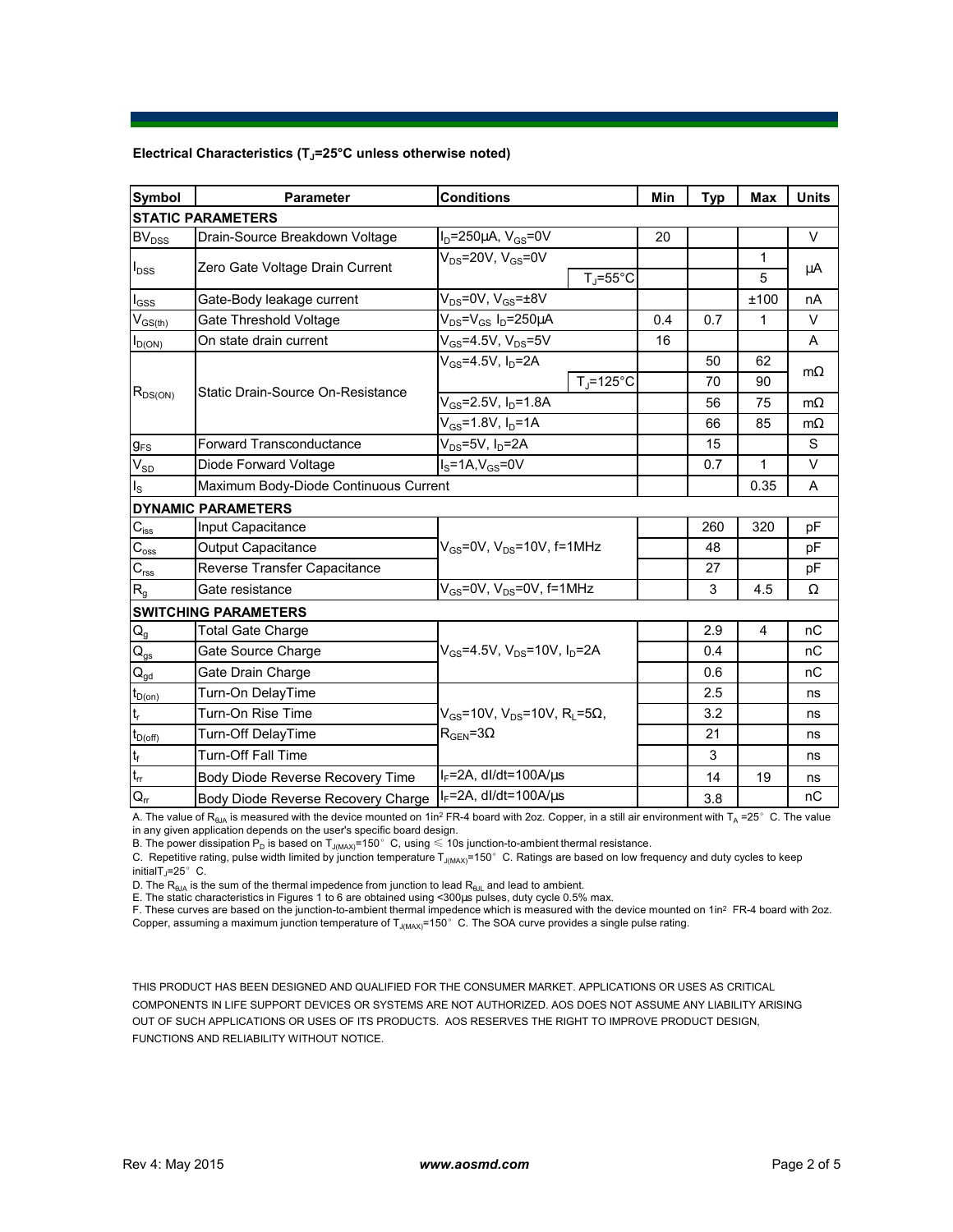

## **TYPICAL ELECTRICAL AND THERMAL CHARACTERISTICS**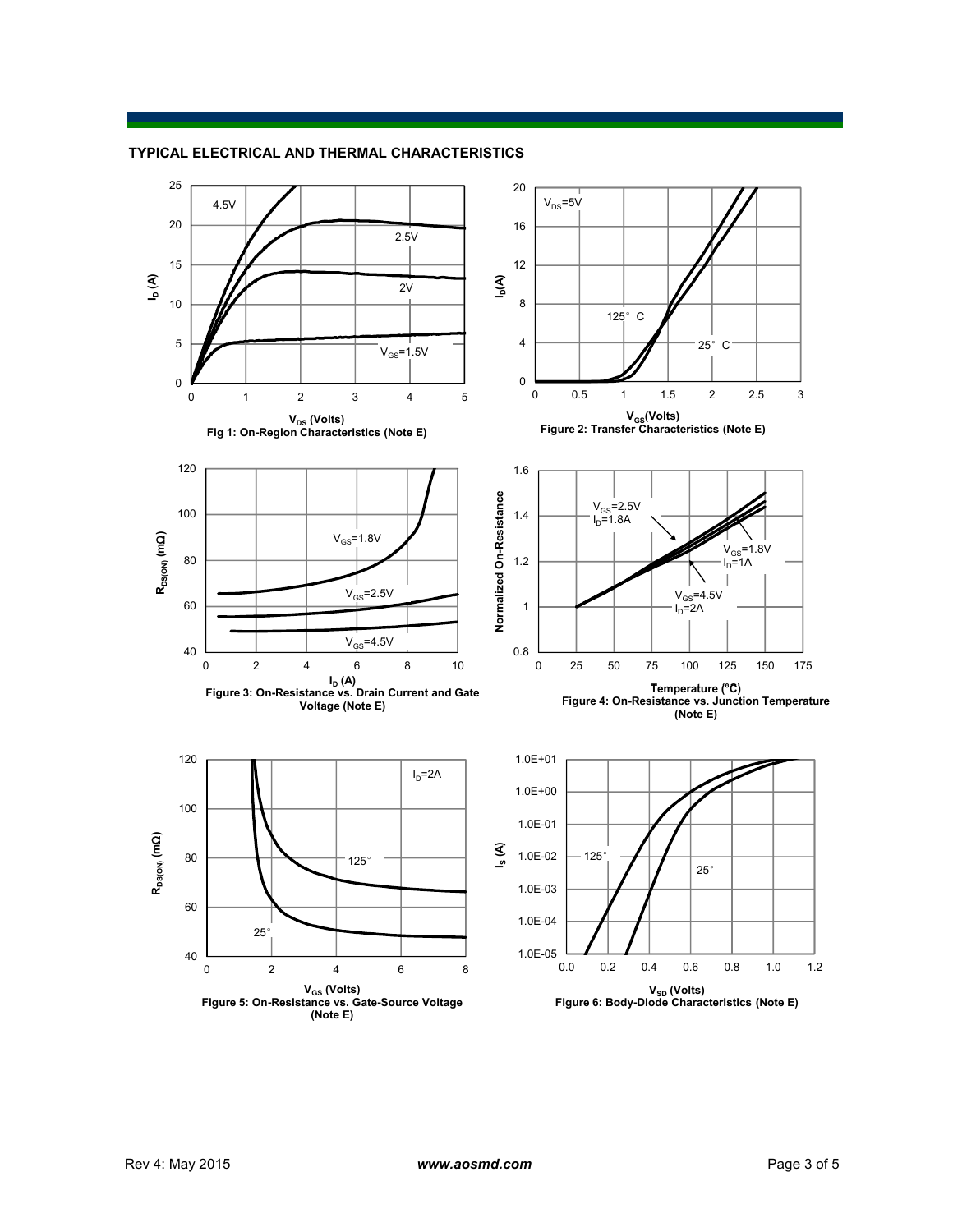

#### **TYPICAL ELECTRICAL AND THERMAL CHARACTERISTICS**

**Figure 11: Normalized Maximum Transient Thermal Impedance (Note F)**